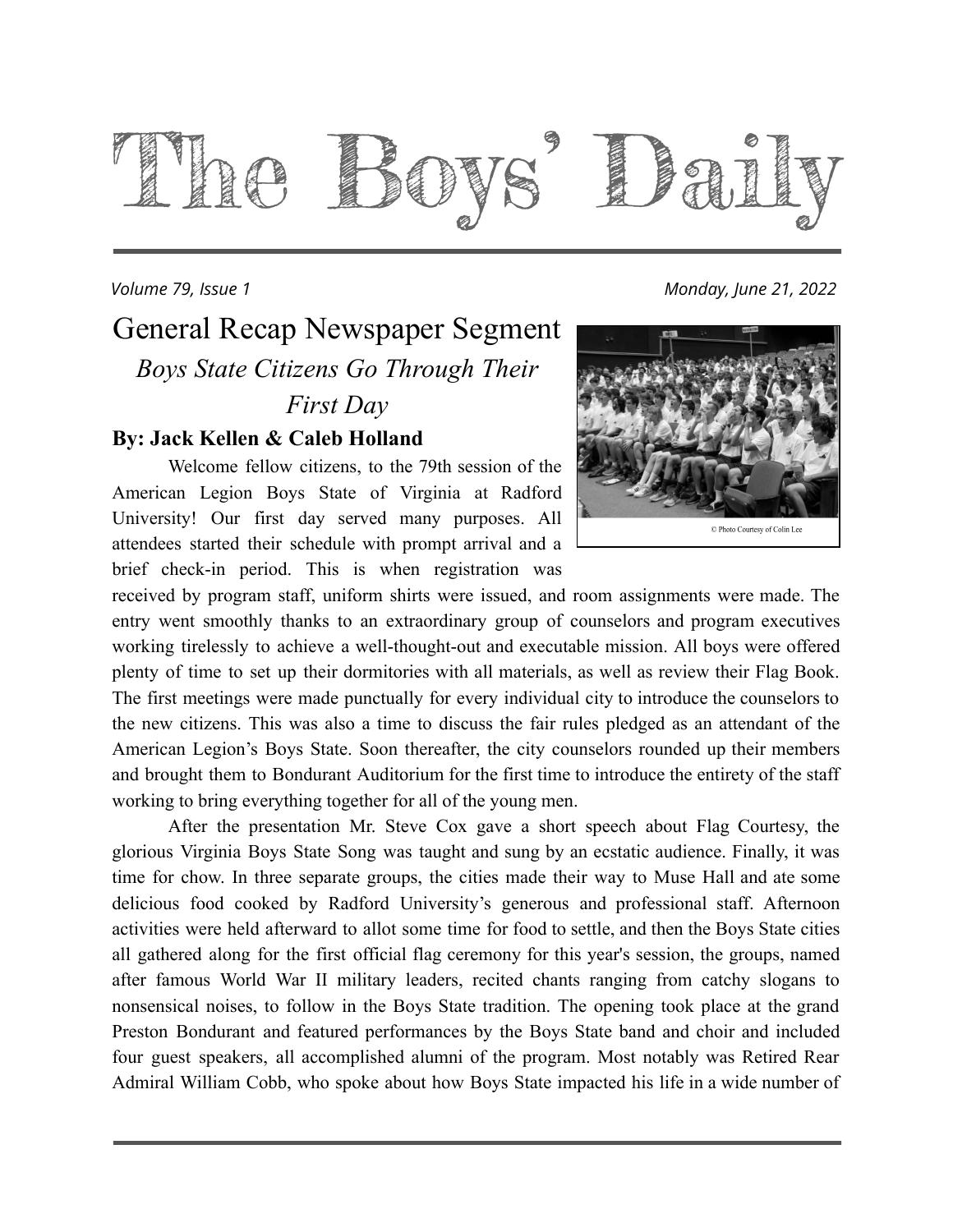positive ways and the opportunities it provided to him. Most memorably he recounted the time when he received the presidential appointment in 1962 from President Kennedy. On one of his first days at the Academy, President Kenney shook hands with all 50 nominees just two months before he was brutally assassinated in Dallas in November 1963. After his presentation, the cities of Boys States went into their separate groups to elect their members of leadership ranging from the sheriff to the electoral board and planned their strategies on how they would best compete in the competitions including Moot Court and team sports. All this recapped a great first day at the 79th Boys State session.

### Upcoming Elections

### *The Elections Coming Up this Week* **By: Clay Topping & Quentin Mankin**

On the first fully complete day of the 79th session of The American Legion Boys State of Virginia holds many important elections and nominations that will alter the remainder of the week for the citizens. On Monday, June 20th the citizens of Virginia Boys State will nominate and elect candidates for several key positions within the ten cities. Boy Staters from each city will be nominated by fellow citizens for Mayor, Senator, and Delegate and will be elected on Tuesday, June 21st. The citizen who is elected to the mayoral office is tasked with leading and organizing his city by presiding over all city meetings and taking responsibility for his city's conduct. As for the elected Senators for each city, they will sit at the upper level of the Virginia Boys State legislation. The Senators however will not be able to participate in the upcoming political conventions. The Boys Staters that are nominated and elected as Delegates for their cities will serve on the lower level of legislation for the Virginia Boys State. In addition, each political party will elect one chairman for both the Nationalists and Federalists. These selected citizens will be in charge of orchestrating the upcoming political conventions.

### Would you like a campaign ad in The Boy's Daily?

Full page: \$15

Half page: \$10

Quarter page: \$5

Contact your city reporter to purchase an ad or for more information.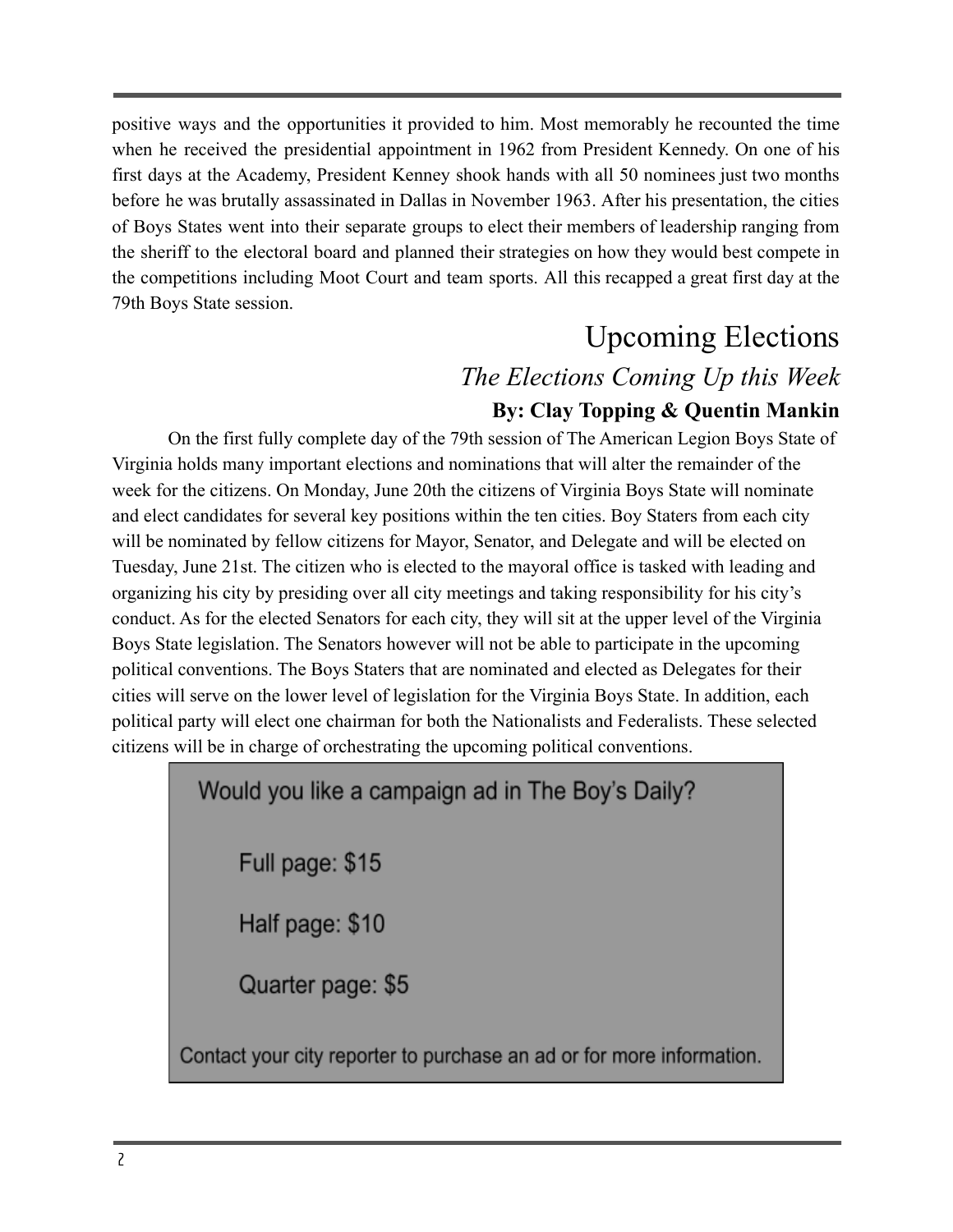## Sunday Election Results *Sheriff, Moot Court, and More* **By: Austin Hodge**

On Sunday, elections were held to determine sheriffs for each city in Boys state. This exciting first round of elections sets the stage for every other local election, and thus sets the stage for all of the state elections. several people volunteered for the position, in each city but only one is allowed to hold the office. Sheriffs are elected by their city in the first democratic election of the boy's state. The winners of the election will be making their rounds early in the morning to do room inspections and they are the ones to authorize when each city can go to breakfast. Sheriffs will be officially sworn in at 2:25 pm tomorrow, despite already having begun their jobs.

The office of sheriff holds a special position in each city, as mayors have not been elected yet. Sheriffs serve as the leaders of their cities until just before noon on Tuesday, when mayors are sworn in. Being elected sheriff isn't all good news though, as winners of the elections will not be able to run for any office after being sworn in. The sheriff will have their pictures taken at 8:15 in the morning in the Washington building. A winning sheriff can be identified throughout the week as they will receive brown shirts to wear and a badge to have on it. Election results and information about the winners will be posted in Monday's issue of The Boys Daily

# Sports Introduction **By: Leo Miracle**

The screech of a whistle, the cheering, and the booing, are some of the sounds of a sports game. Boys State is known for its mock government, delegation strategies, and teaching leadership, but an under-the-radar lesson of sportsmanship often goes underappreciated. Boys State offers a variety of four different sports, volleyball, basketball, flag football, and frisbee golf. Teaching how to play fair, accept calls that don't go your way, and how be a good sport is a trait that the legion strives to teach. Setting up tournaments, teams, and refereeing, the legion does everything they can to make these games fair. Teaching citizens how to be a good sport and understanding that being one is more important than winning is a lesson the legion strives to teach the boys by the time they leave at the end of the week.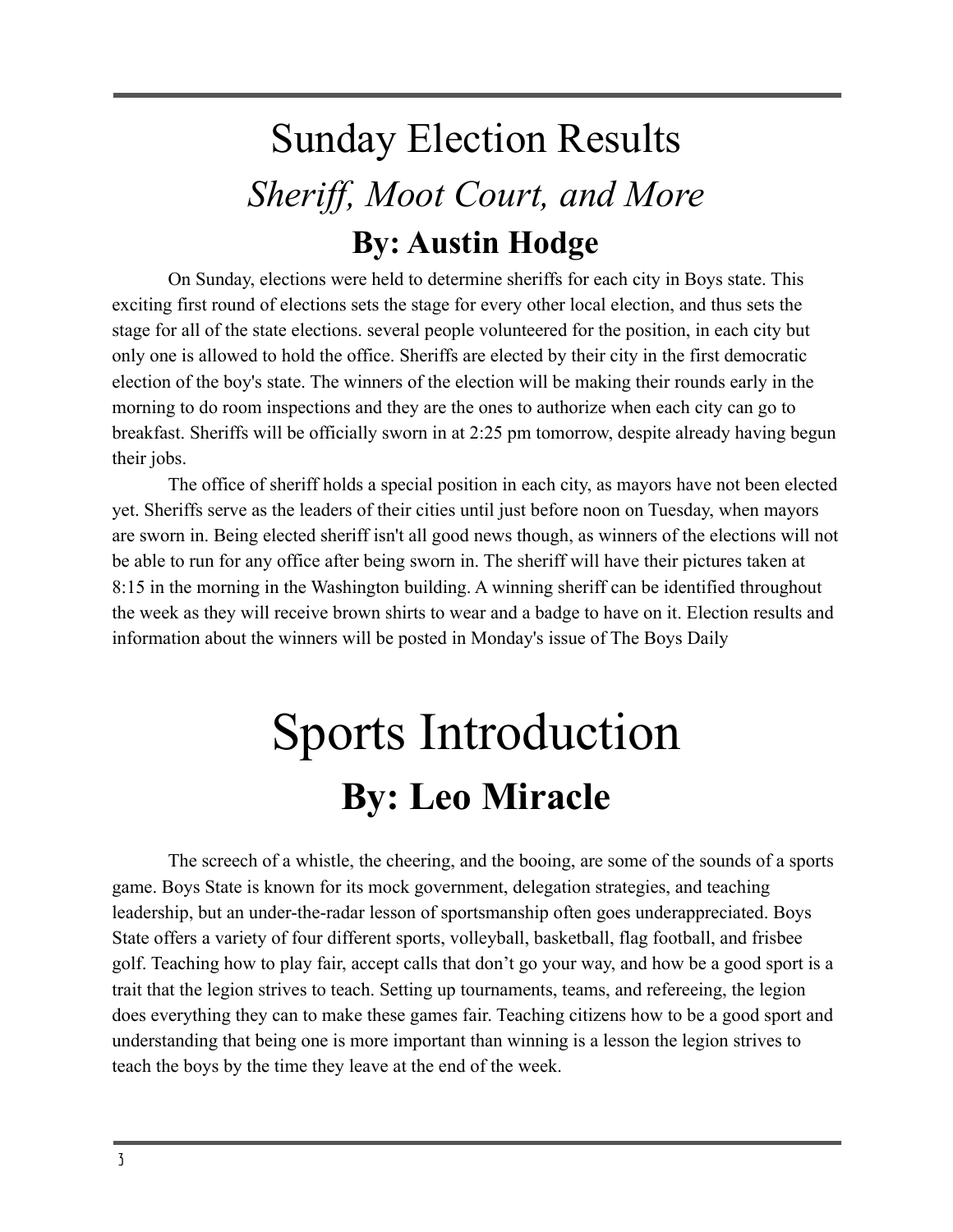# Colleges for College Day

- [Albright College](https://www.albright.edu/)
- [Belmont Abbey College](https://www.belmontabbeycollege.edu/)
- [Bluefield College](http://www.bluefield.edu/)
- [Bowling Green State University](https://www.bgsu.edu/)
- [Bridgewater College](https://www.bridgewater.edu/)
- [Bryant University](https://bryant.edu/)
- [Catawba College](https://www.catawba.edu/)
- [Chowan University](https://www.chowan.edu/)
- [Christopher Newport University](https://www.cnu.edu/)
- [College of Charleston](https://www.cofc.edu/)
- [Concord University](https://www.concord.edu/)
- [Cornerstone College of Virginia](https://www.cornerstonecollegeva.org/)
- [Davis & Elkins College](https://www.dewv.edu/)
- [East Carolina University](https://www.ecu.edu/)
- [Embry-Riddle Aeronautical](https://www.erau.edu/) [University](https://www.erau.edu/)
- [Emory & Henry College](https://www.ehc.edu/)
- [Fairmont State University](https://www.fairmontstate.edu/)
- [Franklin & Marshall College](https://www.fandm.edu/)
- [George Mason University](https://www.gmu.edu/)
- [Glenville State College](https://www.glenville.edu/)
- [Hampden-Sydney College](http://www.hsc.edu/)
- [Hood College](https://www.hood.edu/)
- [James Madison University](https://www.jmu.edu/)
- [Liberty University](https://www.liberty.edu/)
- [Longwood University](https://www.longwood.edu/)
- [Marshall University](https://www.marshall.edu/)
- [North Carolina State University](https://www.ncsu.edu/)
- [Old Dominion University](https://www.odu.edu/)
- [Radford University](https://www.radford.edu/)
- [Randolph College](https://www.randolphcollege.edu/)
- [Randolph Macon College](https://www.rmc.edu/)
- **[Regent University](https://www.regent.edu/)**
- [Roanoke College](https://www.roanoke.edu/)
- [Shenandoah University](https://www.su.edu/)
- **[Stevenson University](https://www.stevenson.edu/)**
- [The Citadel, The Military College of](https://go.citadel.edu/) [South Carolina](https://go.citadel.edu/)
- [U.S. Coast Guard Academy](https://www.uscga.edu/)
- [U.S. Merchant Marine Academy](https://www.usmma.edu/)
- [U.S. Military Academy at West Point](https://www.westpoint.edu/)
- [U.S. Naval Academy](https://www.usna.edu/)
- [University of Alabama](https://www.ua.edu/)
- [University of Lynchburg](https://www.lynchburg.edu/)
- [University of Mississippi \(Ole Miss\)](https://www.olemiss.edu/)
- [University of Richmond](https://www.richmond.edu/)
- [University of Rochester](https://www.rochester.edu/)
- [University of South Carolina](https://sc.edu/)
- [University of Tennessee](https://www.tennessee.edu/)
- [University of Virginia](http://www.virginia.edu/)
- [Virginia Commonwealth University](https://www.vcu.edu/)
- [Virginia Military Institute](https://www.vmi.edu/)
- [Virginia State Police](http://www.vsp.virginia.gov/)
- [Virginia Tech](https://vt.edu/)
- [Virginia Tech Army ROTC \(VT](https://www.armyrotc.vt.edu/) [Corps of Cadets\)](https://www.armyrotc.vt.edu/)
- [Virginia Wesleyan University](https://www.vwu.edu/)
- [Washington & Jefferson College](https://www.washjeff.edu/)
- [West Virginia University](https://www.wvu.edu/)

# **Friday, 24 JUN 2022 from 3:00-5:00 p.m.**